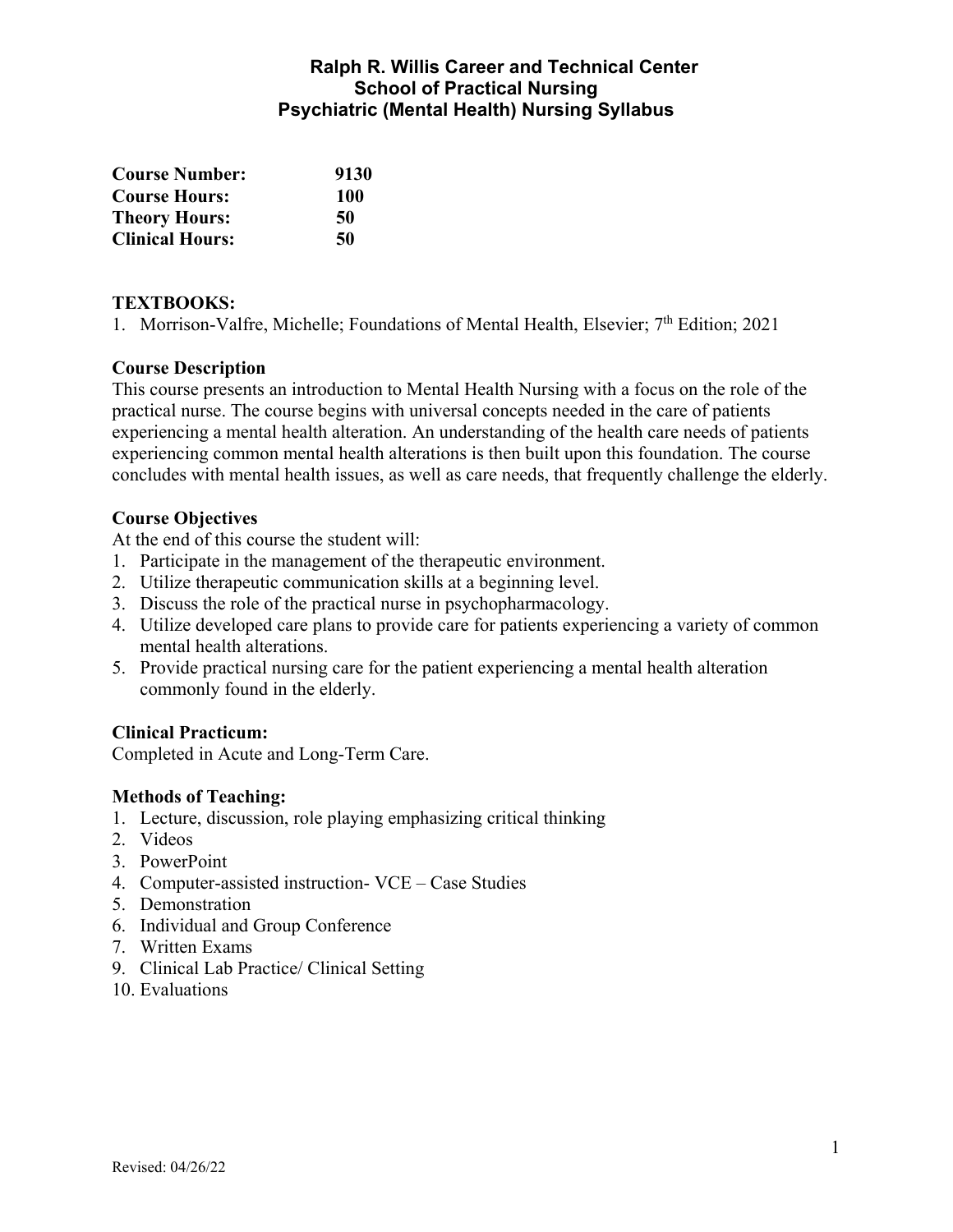## **Ralph R. Willis Career and Technical Center School of Practical Nursing Psychiatric (Mental Health) Nursing Syllabus**

#### **Student Responsibilities:**

- 1. Read assigned chapter.
- 2. Refer to and follow student monthly calendar for exam dates.
- 3. Attend lectures and demonstrations.
- 3. Complete activities as assigned.
- 5. Participate in class/lab activities.
- 6. Discuss critical thinking activities associated with the lesson.
- 7. Refer and follow the policies as outlined and discussed in the Student Handbook.
- 8. Pass exams with a grade of 80% or higher.

#### **Methods of Evaluation**

- 1. The following letter grade system is utilized for theory:
	- A 93 100
	- B 86 92
	- $C \t 80 85$
	- $F = 79 0$
- 2. The following grading calculation is utilized for theory:
	- Exams 60% Quizzes 10% Final 30%
- 3. Evaluation Tools:
	- a. Oral Presentations
	- b. Written Exams
	- c. Laboratory Skills
	- d. Homework Assignments
	- e. Computer Exams
	- f. Clinical Skills
- 4. Make-up Exam:

A student who misses an exam must be prepared to take the exam upon immediate return or as directed by instructor. Students will automatically have 5% deducted.

5. Quizzes:

Students who are absent during a quiz will receive a Zero. Quizzes are NOT made up.

- 6. See student monthly calendar for schedule of exam dates.
- 7. See Student Handbook for clinical grading guidelines.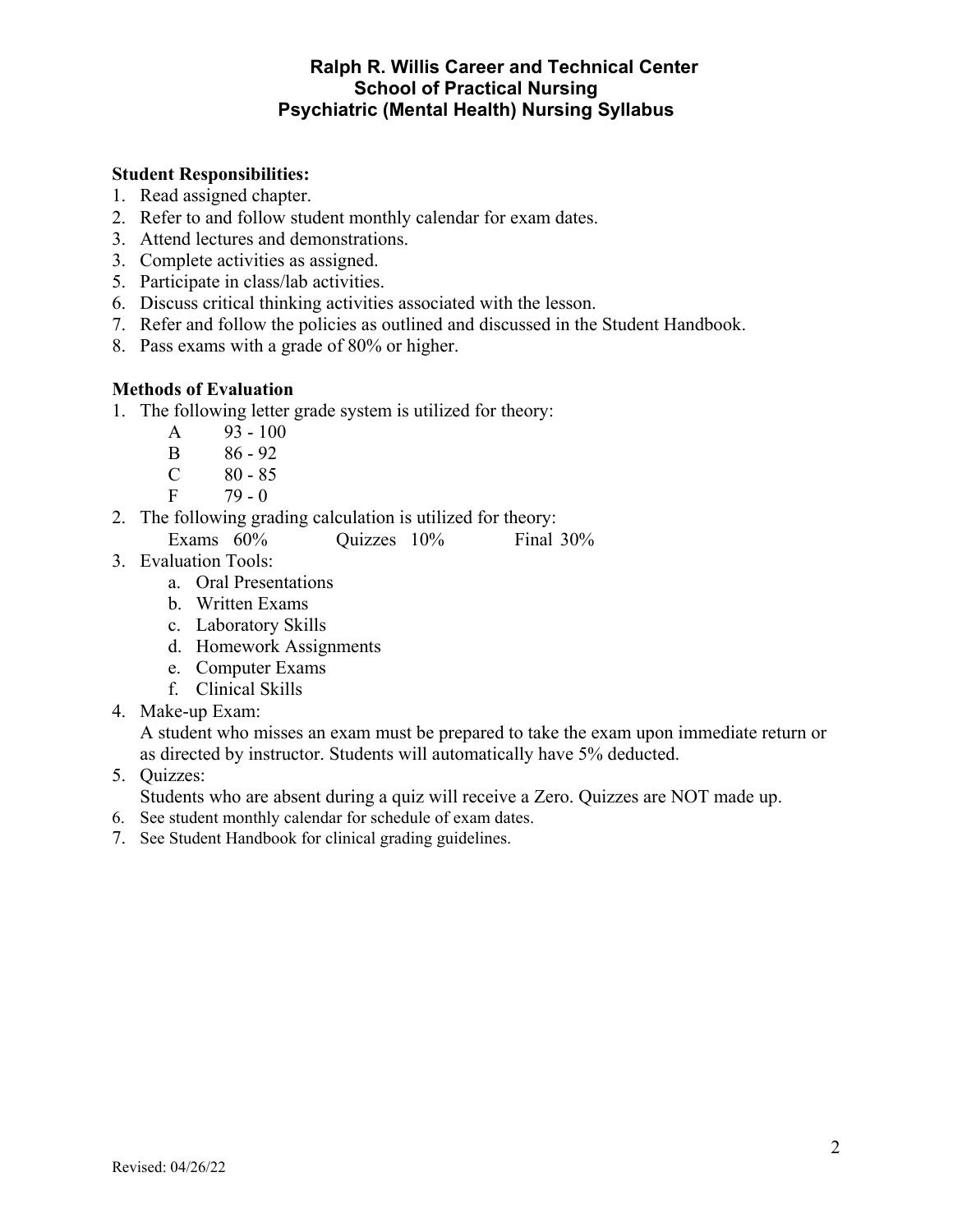## **February 2023**

| Sunday | Monday                                    | Tuesday                                                                                  | Wednesday                                 | Thursday                                                                                                     | Friday                                    | Saturday                                                                                |
|--------|-------------------------------------------|------------------------------------------------------------------------------------------|-------------------------------------------|--------------------------------------------------------------------------------------------------------------|-------------------------------------------|-----------------------------------------------------------------------------------------|
|        |                                           |                                                                                          | 1<br>Geri Clinical<br>6.5HRS              | 2<br>Geri CH 5-6<br>Test 1HR<br>Geri CH 7<br>1HR<br>Geri CH 8<br>2HRS<br>Geri CH 9<br>2HRS                   | 3<br>Geri Clinical<br>6.5HRS              | 4<br>Geri-6HRS<br>Geri C-<br>13HRS<br>Total - 19HRS                                     |
| 5      | 6<br>Geri Clinical<br>6.5HRS              | $\overline{7}$<br>Geri CH 7-9<br>Test 1.5HRS<br>Geri CH 10<br>2HRS<br>Geri CH 11<br>2HRS | 8<br>Geri Clinical<br>6.5HRS              | $\overline{9}$<br>Geri CH 10-11<br>Test 1HR<br>Geri CH 12<br>2HRS<br>Geri CH 13<br>2HRS<br>Geri CH 14<br>1HR | 10<br>Geri Clinical<br>6HRS               | 11<br>Geri-<br><b>11.5HRS</b><br>Geri C-<br><b>19HRS</b><br>Total-<br><b>30.5HRS</b>    |
| 12     | 13<br>Geri Clinical<br>6HRS               | 14<br>Professional<br>Learning<br>No School<br>Students                                  | 15<br>Geri Clinical<br>6HRS               | 16<br>Geri CH 12-13<br>Test 1HR<br>Geri CH 14<br>1HR<br>Geri CH 15<br>2HRS<br>Geri CH 16<br>2HRS             | 17<br>Geri Clinical<br>6HRS               | 18<br>Geri-6HRS<br>Geri C-<br><b>18HRS</b><br>Total - 24HRS                             |
| 19     | 20<br>Mental Health<br>Clinical<br>6.5HRS | 21<br>Geri CH 14-16<br>Test 1.5HRS<br>Geri CH 17<br>2HRS<br>Geri CH 18<br>2HRS           | 22<br>Mental Health<br>Clinical<br>6.5HRS | 23<br>Geri CH 17-18<br>Test 1HR<br>Geri CH 19<br>2HRS<br>Geri CH 20<br>2HRS<br>MH CH <sub>3</sub><br>1HR     | 24<br>Mental Health<br>Clinical<br>6.5HRS | 25<br>Geri-<br><b>10.5HRS</b><br>$MH-1HR$<br>$MHC -$<br><b>19.5HRS</b><br>Total - 31HRS |
| 26     | 27<br>Mental Health<br>Clinical<br>6.5HRS | 28<br>Geri CH 19-20<br>Test 1HR<br>MH CH 3 Test<br>.5HRS<br><b>MH CH 4-8</b><br>5HRS     |                                           |                                                                                                              |                                           | Geri-1HR<br>$MH-5.5HRS$<br>$MHC -$<br>6.5HRS<br>Total - 13HRS                           |